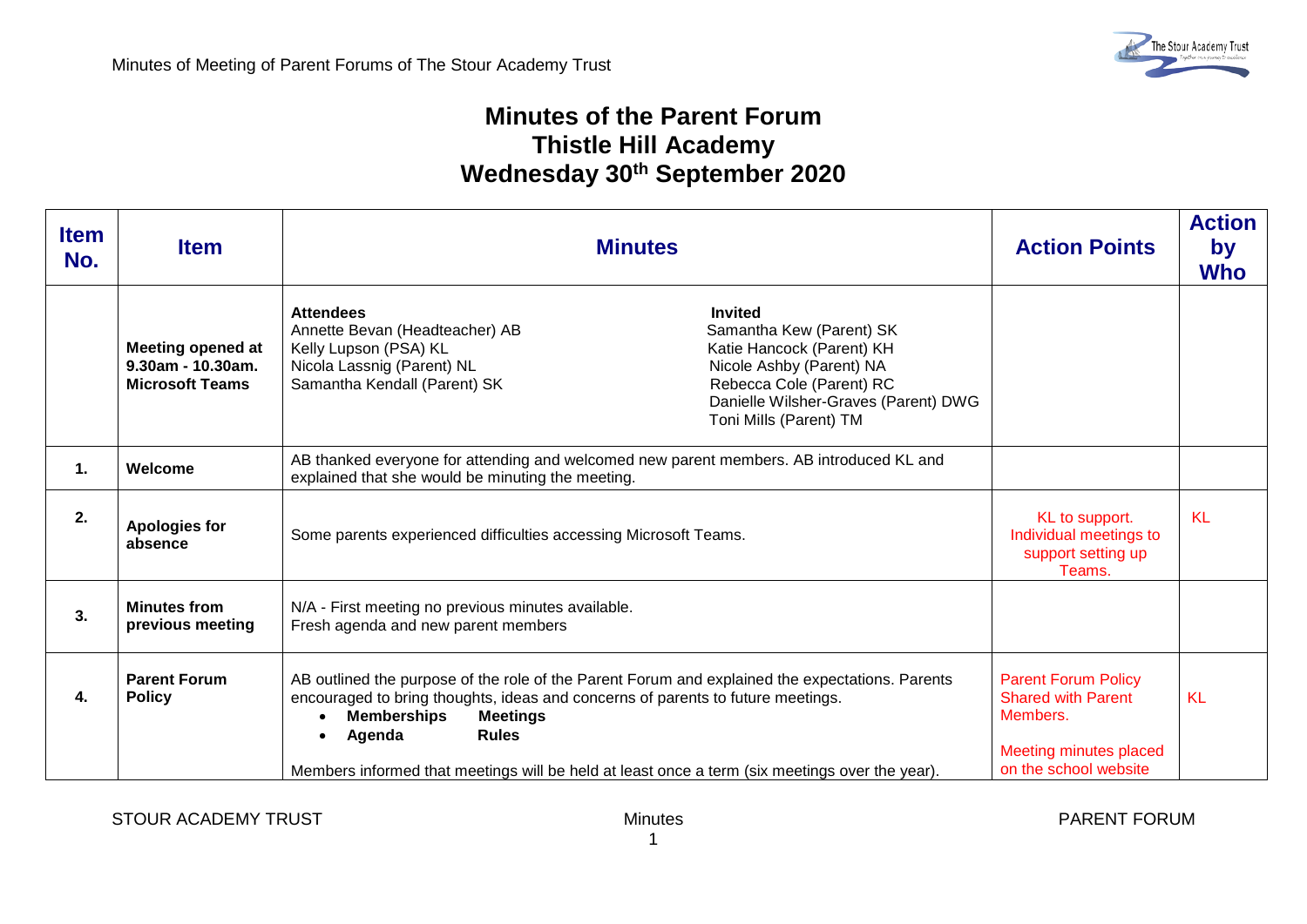

|    |                                                      | Minutes will be taken at each meeting and will be shared with all parents and carers of children at<br>Thistle Hill.                                                                                                                                                                                                                                                                                                                                | and sent individually to<br>all Parent Members.                               |                        |
|----|------------------------------------------------------|-----------------------------------------------------------------------------------------------------------------------------------------------------------------------------------------------------------------------------------------------------------------------------------------------------------------------------------------------------------------------------------------------------------------------------------------------------|-------------------------------------------------------------------------------|------------------------|
| 6. | <b>Return to school</b><br>and COVID<br>restrictions | Parents are happy and feel comfortable with all the measures in place to keep children safe whilst at<br>school. Parents feel the children have adapted well to all the changes as a result of COVID.<br><b>Staggered start/finish times</b><br>Parents feel the timings are working well. Drop off (AM) is working much better than pick up (PM).                                                                                                  |                                                                               |                        |
|    |                                                      | <b>Masks</b><br>Parents would like it to be compulsory for all adults to wear face masks when on school premises.<br>Whilst they are happy and feel comfortable with the measures in place to keep their children safe<br>they themselves do not feel safe amongst parents during school drop off/pick up.                                                                                                                                          | Parent Questionnaire -<br>(Survey Monkey)                                     | <b>KL</b>              |
| 7. | Rising's 4's                                         | AB explained that these sessions can no longer happen in school due to COVID. There are plans to<br>upload Rising 4 videos onto Facebook. Balloons and leaflets have been ordered and will be<br>distributed to local nurseries to promote the sessions.<br>Messages via WeDuc will also be sent to alert current parents of these sessions.                                                                                                        | <b>Distribute to local</b><br>nurseries.                                      | <b>AB</b><br><b>KL</b> |
| 7. | Role of PSA in the<br>community                      | AB explained to parents the PSA in addition will be working in the wider community to promote the<br>school.<br>KL welcomed ideas from Parents to provide opportunities to build positive relationships with existing<br>and potential new parents.<br>It was suggested virtual coffee mornings are held as we can no longer accommodate these at<br>school. It is possible local coffee shops can accommodate these (no more than six at one time) | <b>Contact local coffee</b><br>shops to accommodate<br>parent coffee mornings | <b>KL</b>              |
| 8. | Any Other Urgent<br><b>Business</b>                  | Zebra crossings - access into school. Blind spot.                                                                                                                                                                                                                                                                                                                                                                                                   | <b>Speak to facilities</b><br>manager Micheal<br>Homewood                     | KL                     |
|    |                                                      | To continue to recruit Parent Forum Members.                                                                                                                                                                                                                                                                                                                                                                                                        | <b>Recruit forum members</b>                                                  | <b>ALL</b>             |